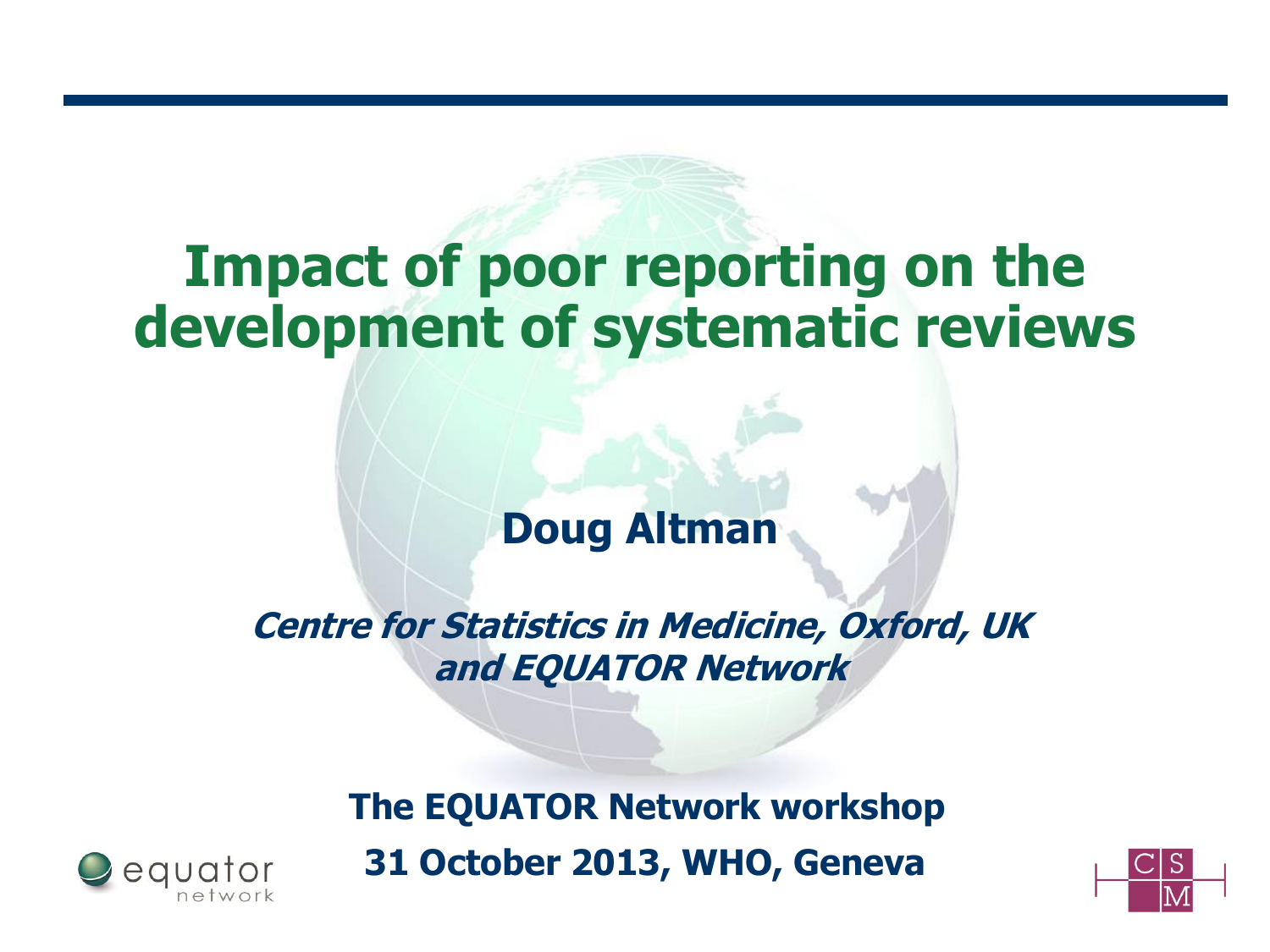# **The impact of a research article**

- **Scientific manuscripts should present sufficient data so that the reader can fully evaluate the information and reach his or her own conclusions about results** 
	- to assess reliability and relevance
- **Readers need a clear understanding of exactly what was done**
	- Clinicians

– …

- Researchers
- Systematic reviewers
- Policy makers

2

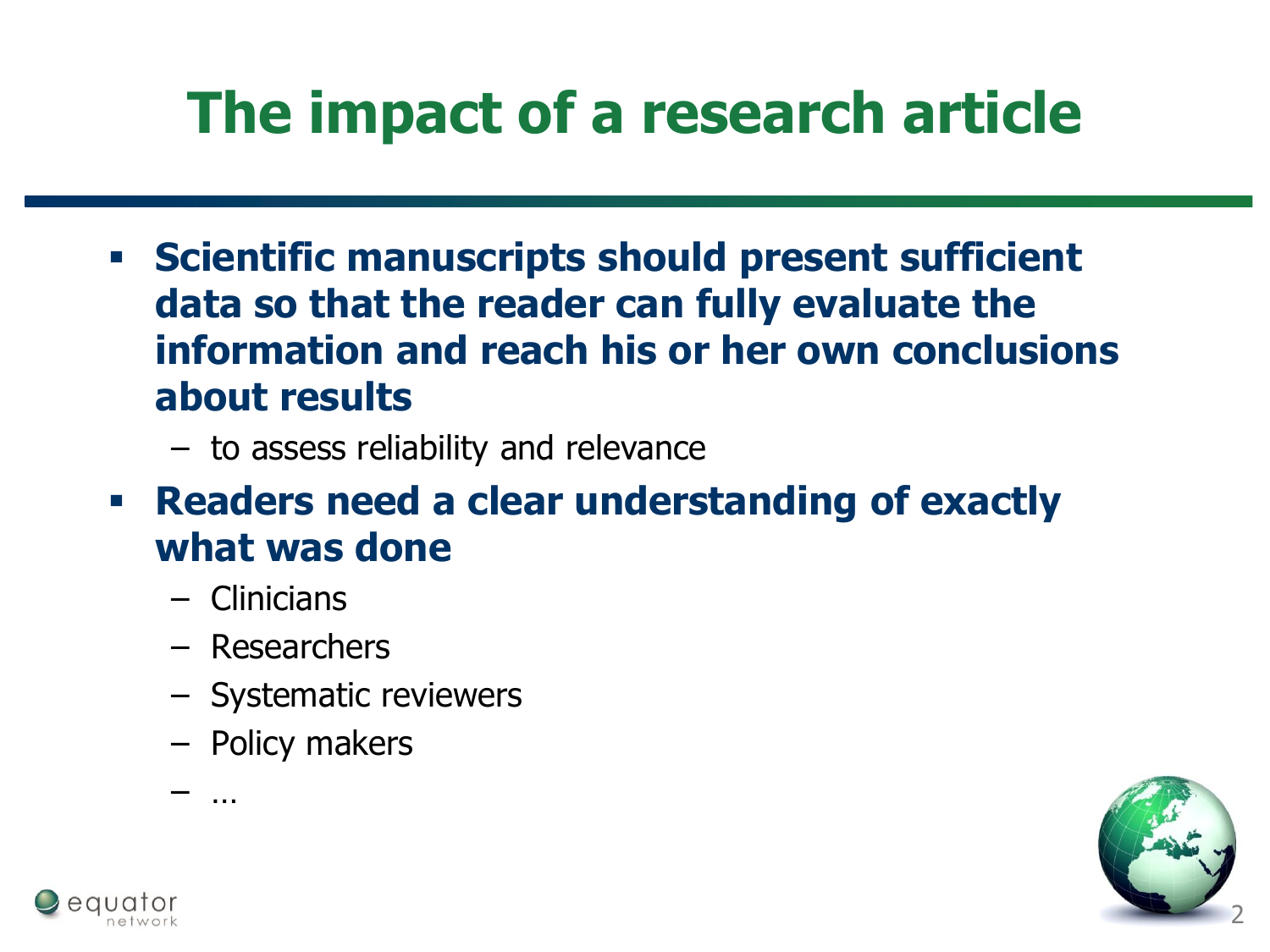# **Transparency and value**

### **Research only has value if**

- Study methods have validity
- Research findings are published in a usable form

## W Avoidable waste in the production and reporting of research evidence

#### Iain Chalmers, Paul Glasziou

Lancet 2009; 374: 86-89 Without accessible and usable reports, research cannot research involving patients have be help patients and their clinicians. In a published disincentives for those who might ot **Published Online** 



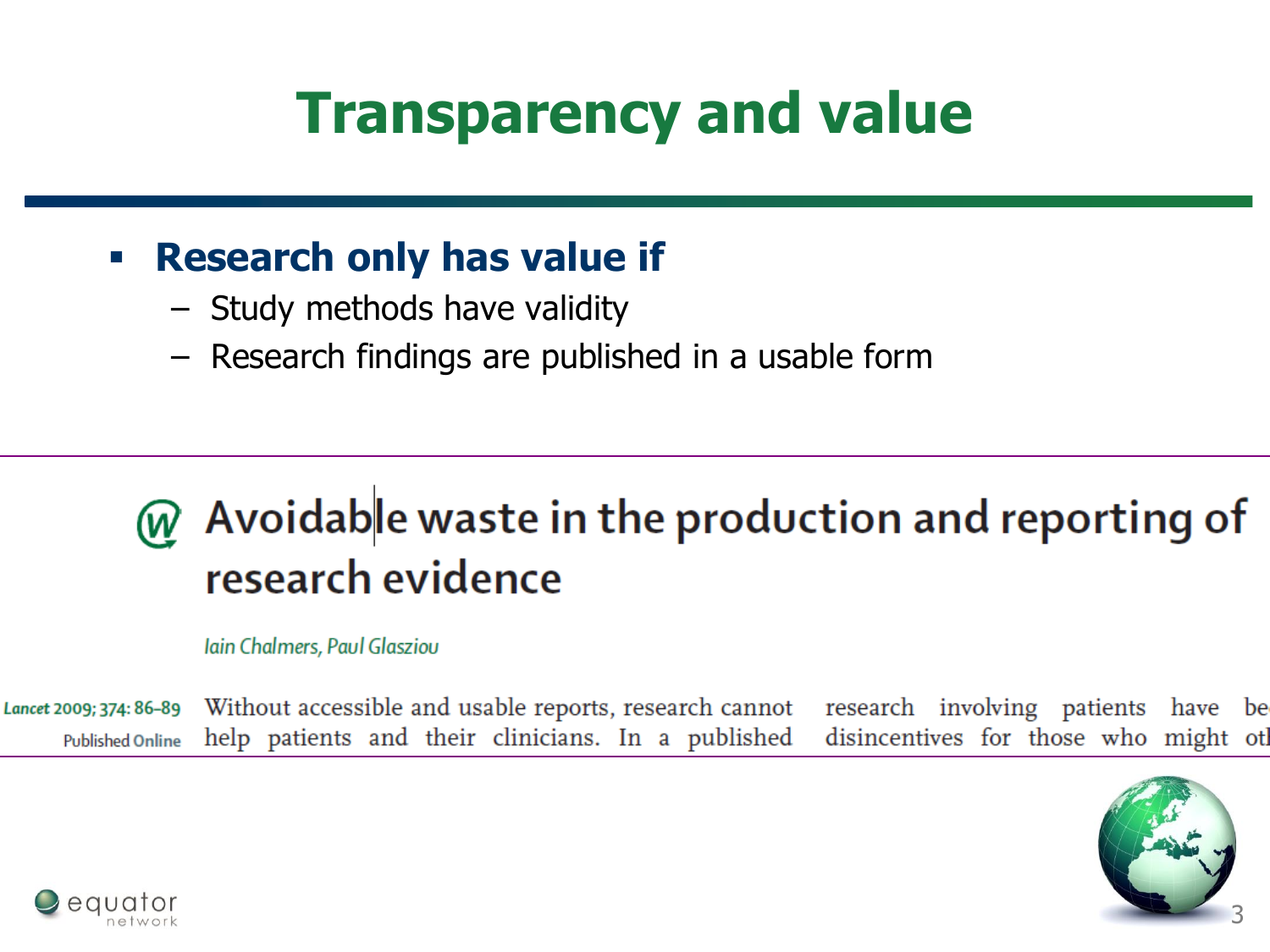# **What should be reported?**

**"Describe statistical methods with enough detail to enable a knowledgeable reader with access to the original data to verify the reported results."** 

[International Committee of Medical Journal Editors]

 **A similar principle should extend to all study aspects** 

- Selection of participants, Interventions, Outcomes etc
- **The goal should be transparency**
	- Should not mislead
	- Should allow replication (in principle)
	- Can be included in systematic review and meta-analysis



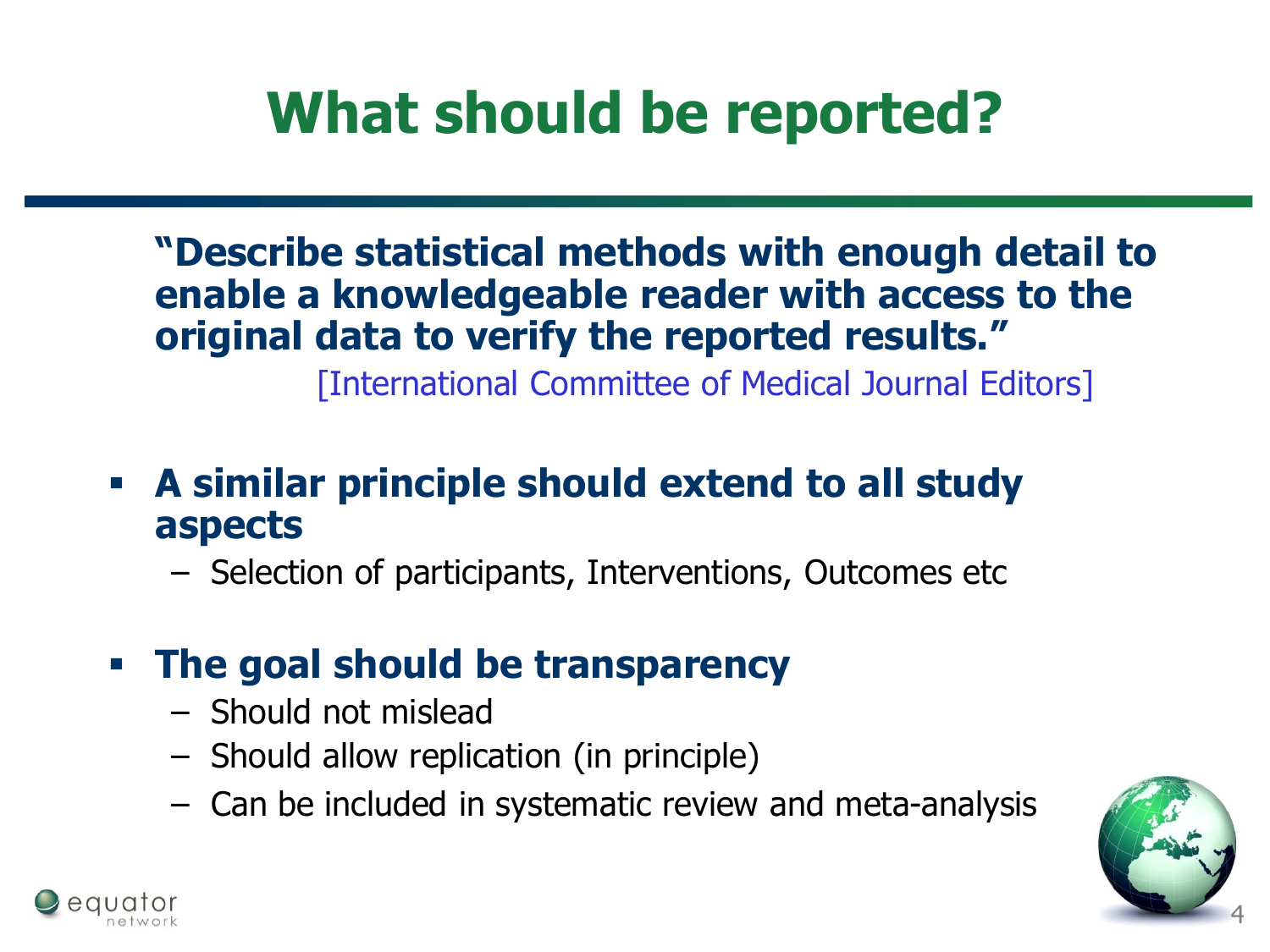# **What do we mean by poor reporting?**

## **Mainly**

- **Key information is missing, incomplete or ambiguous**
	- Methods
	- Results

## **Also**

## **Selective reporting**

- Whole or part of study
- **Misleading interpretation**
- **etc**



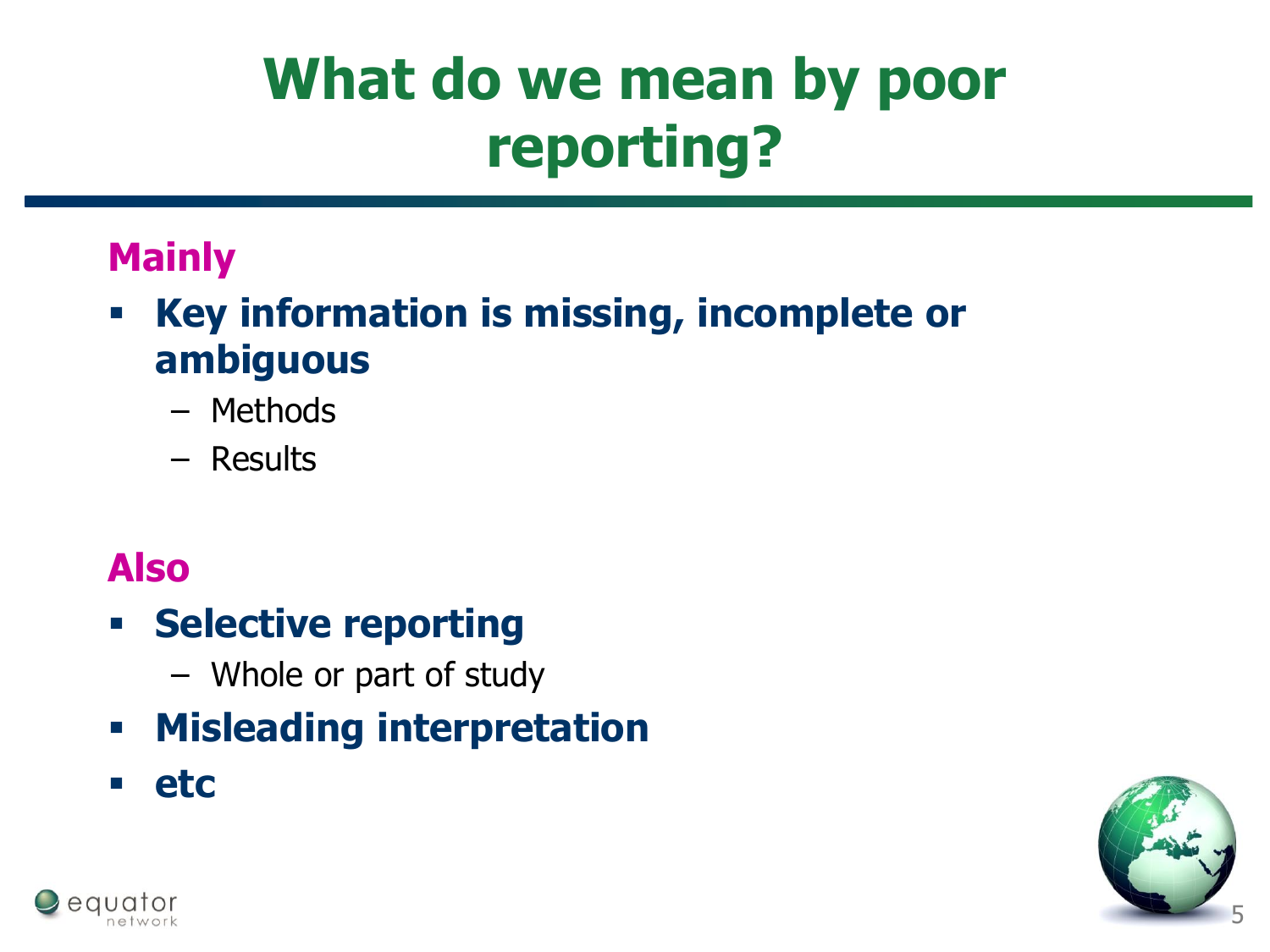# **Evidence of poor reporting**

 **There is considerable evidence that many published articles omit vital information**

– Hundreds of reviews of published research articles

 **We often cannot tell exactly how the research was done** 



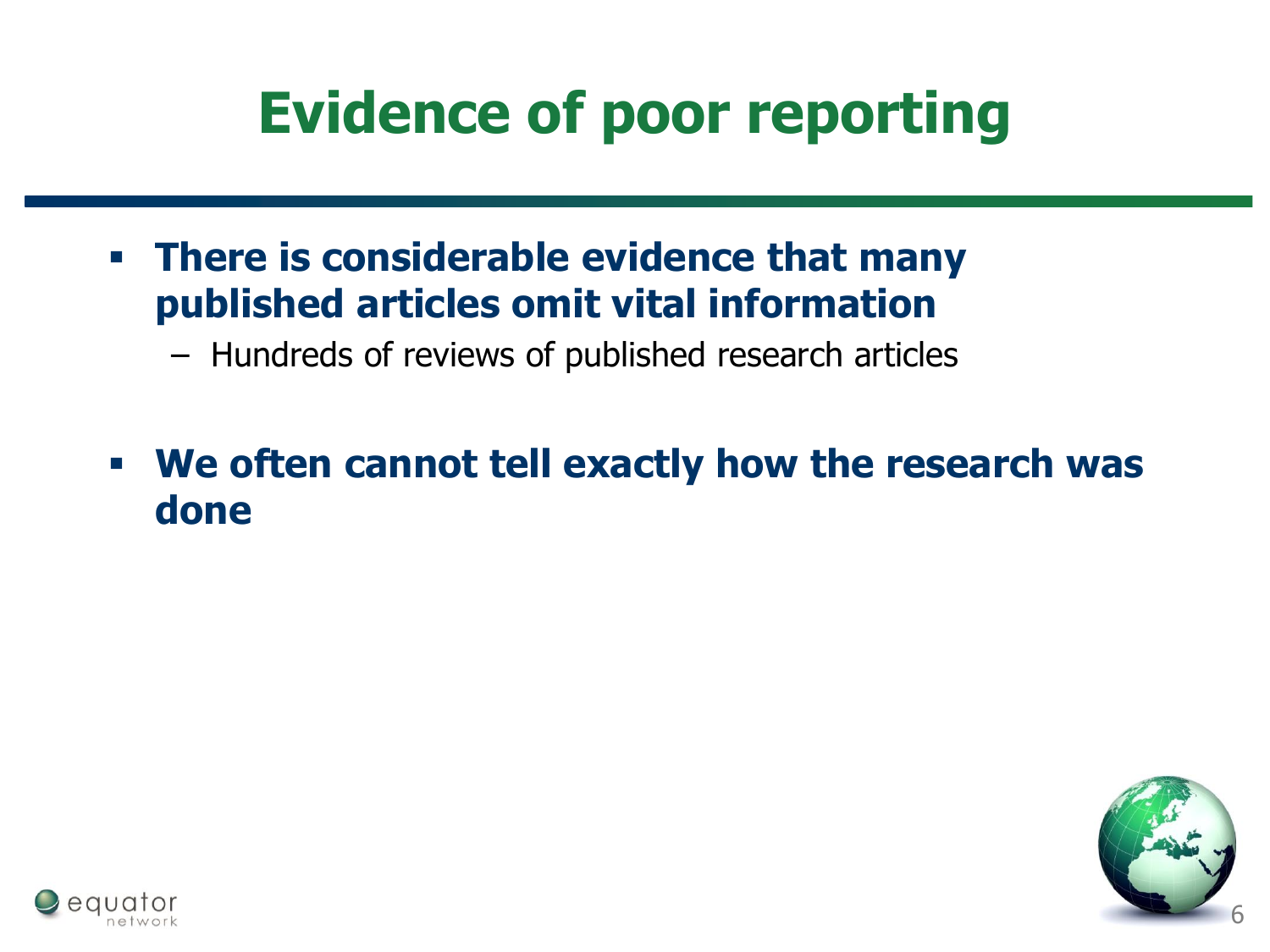# **Reports of RCTs indexed on PubMed**

| +                                       | Dec 2000<br>$(N=519)$ | <b>Dec 2006</b><br>$(N=616)$ |
|-----------------------------------------|-----------------------|------------------------------|
| Defined primary outcome(s)              | 45%                   | 53%                          |
| Sample size calculation                 | 27%                   | 45%                          |
| Method of random sequence generation    | 21%                   | 34%                          |
| <b>Method of allocation concealment</b> | <b>18%</b>            | 25%                          |
| <b>Whether blinded</b>                  | 40%                   | 41%                          |

[Chan & Altman, Lancet 2005; Hopewell et al, BMJ 2010]



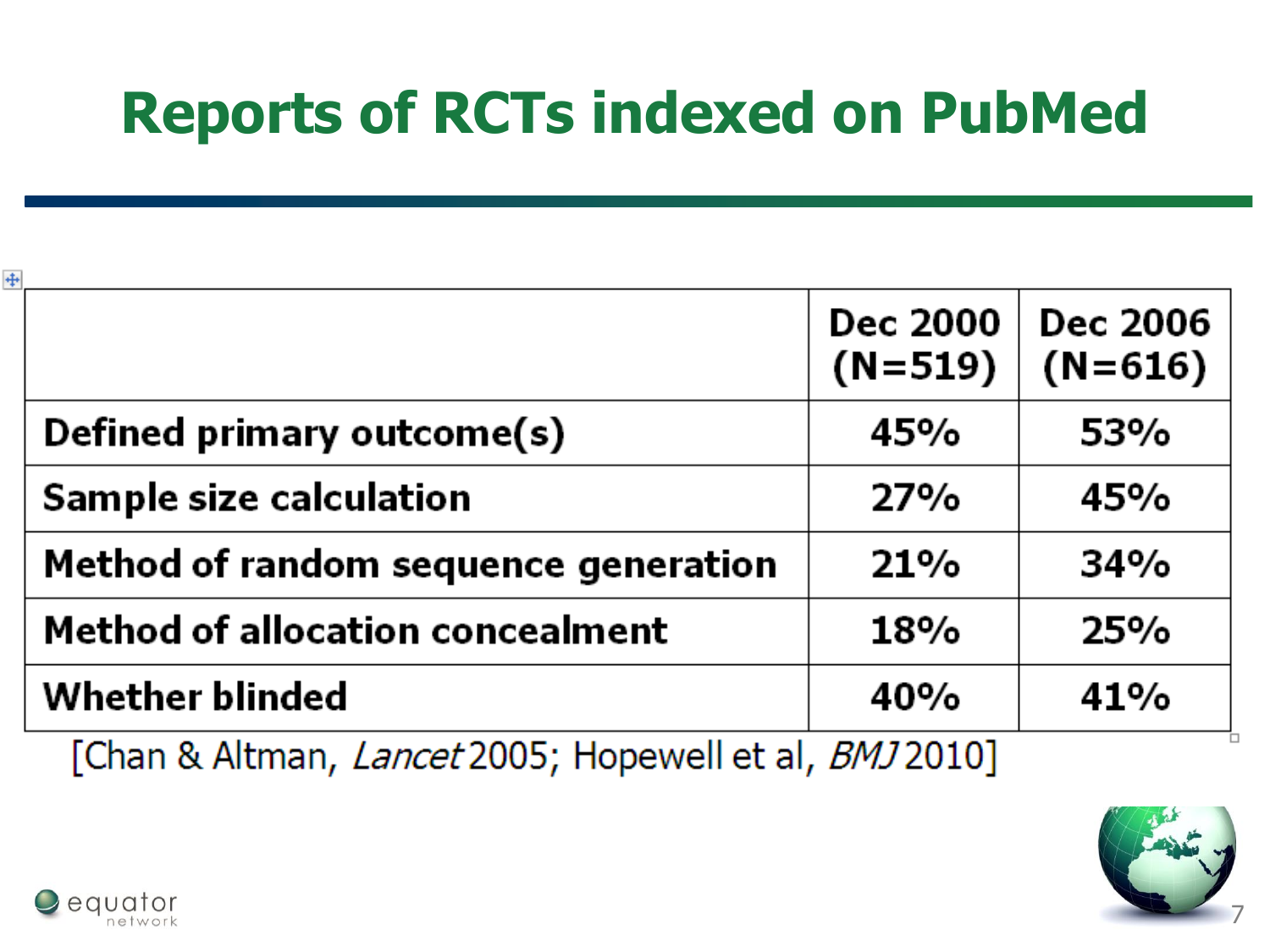# **Reporting of research**



**INSTRUCTIONAL REVIEW: GENERAL ORTHOPAEDICS** A systematic survey of the quality of research reporting in general orthopaedic journals

**"In 37% of papers patient numbers were inadequately reported; 20% of papers introduced new statistical methods in the 'results' section not previously reported in the 'methods' section, and 23% of papers reported no measurement of error with the main outcome measure."** 

[Parsons et al, J Bone Joint Surg Br 2011]



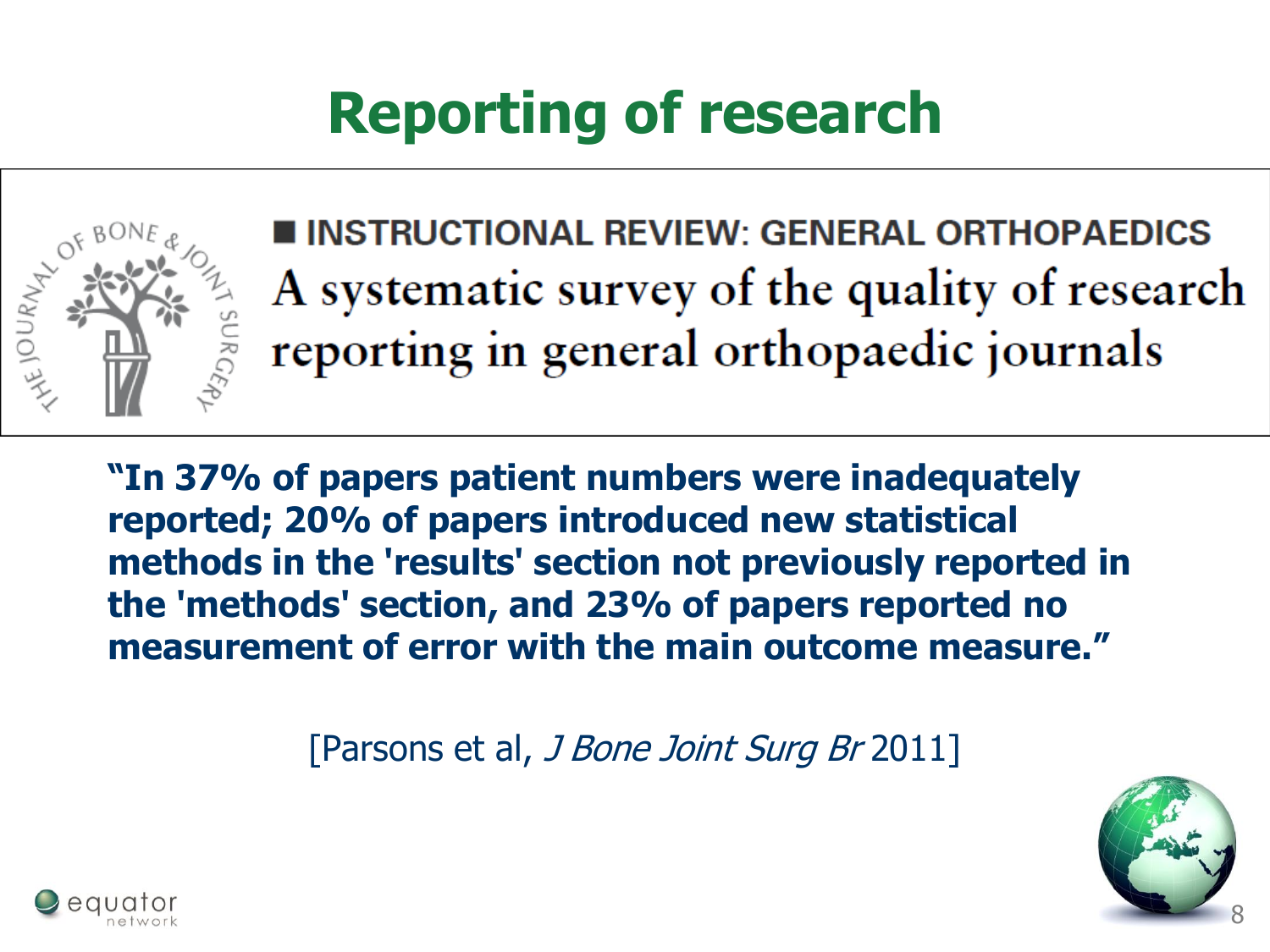## **Case-control studies**

**Bias in psychiatric case-control studies: literature survey.** [Lee et al, *Br J Psychiatry* 2007]

### **RESULTS**

**"The reporting of methods in the 408 identified papers was generally poor, with basic information about recruitment of participants often absent …"**

**- CONCLUSIONS** 

**"Poor reporting of recruitment strategies threatens the validity of reported results and reduces the generalisability of studies."** 



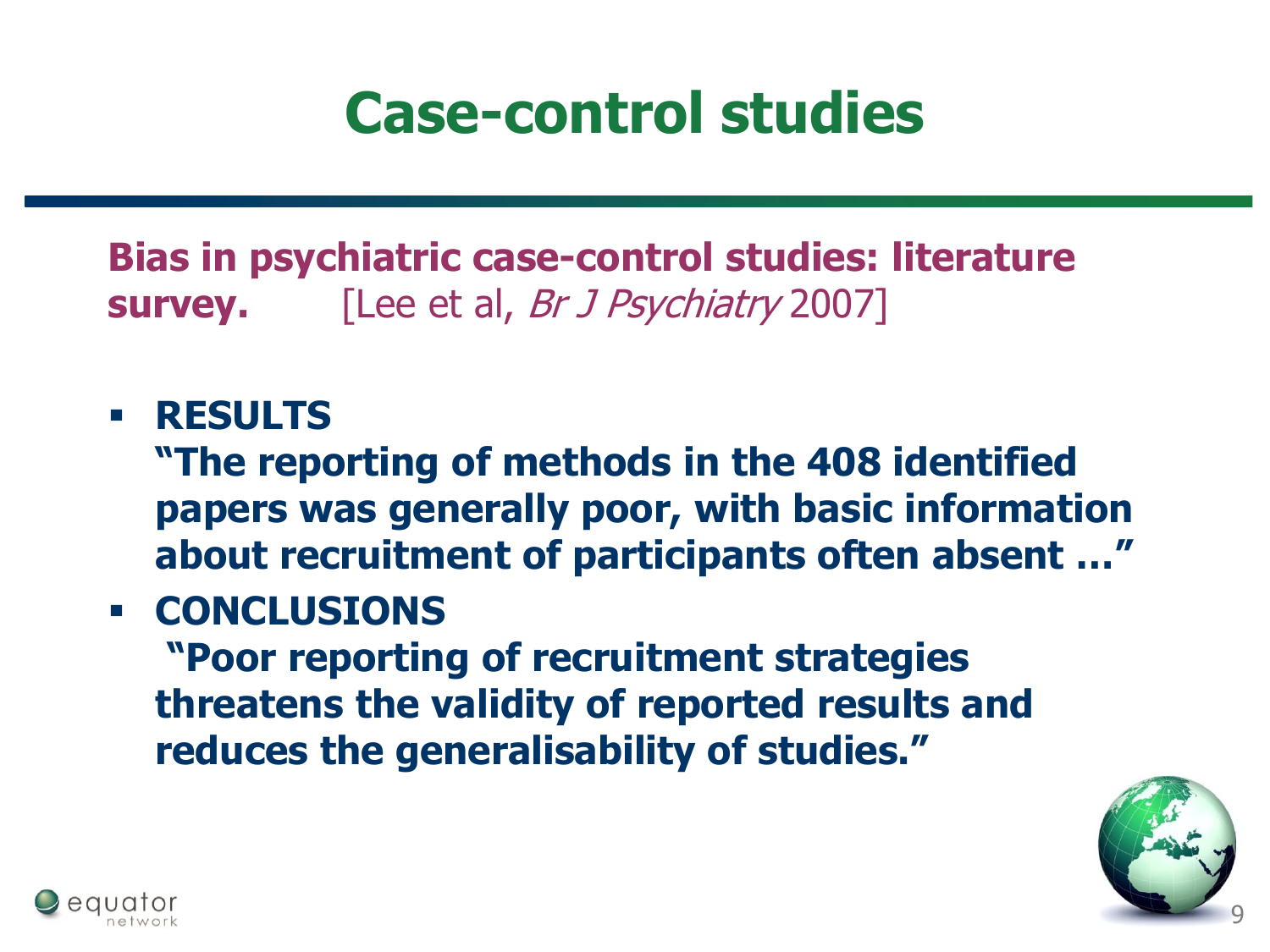## **Poor reporting is a serious problem for systematic reviews and clinical guidelines**

#### **"Risk of bias assessment was hampered by poor reporting of trial methods."**

[Meuffels et al. Computer assisted surgery for knee ligament reconstruction, CDSR 2011]

#### **"Poor reporting of interventions impeded replication"**

[Gordon and Findlay. Educational interventions to improve handover in health care: a systematic review. Med Educ 2011]

#### **"15 trials met the inclusion criteria for this review but only 4 could be included as data were impossible to use in the other 11."**

[Nolte et al. Amphetamines for schizophrenia. CDSR 2004]

#### **"Poor reporting of data meant that individual effect size could not be calculated for any of these studies."**

Bleakley et al. Some conservative strategies are effective when added to controlled mobilisation with external support after acute ankle sprain: a systematic review. Aust J Physiother 2008.



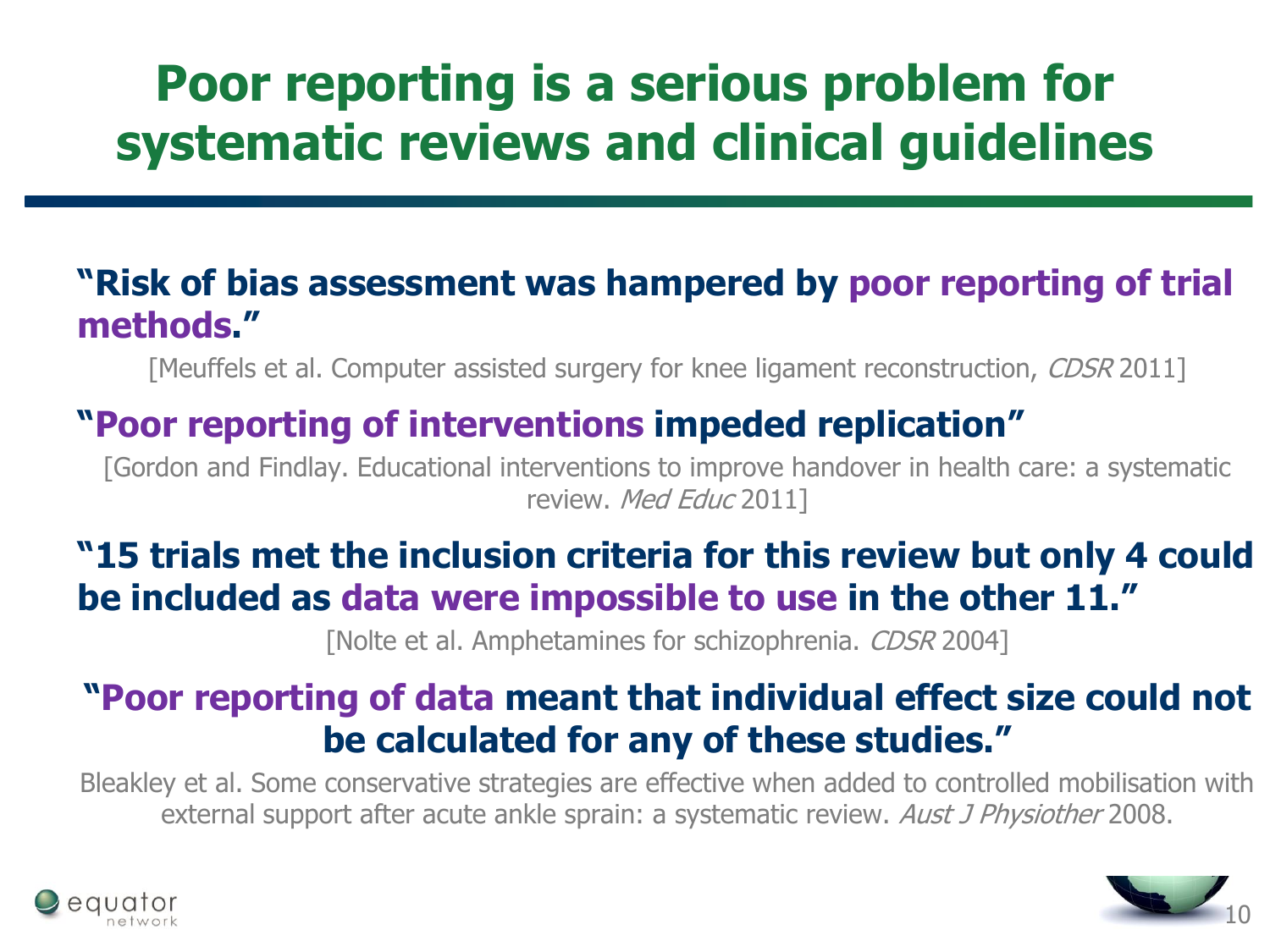# **Impact of poor reporting**

## **Cumulative published evidence is misleading**

- Methodological weaknesses may not be apparent
- Results may be biased
- **Assessing the reliability of published articles is seriously impeded by inadequate reporting**

– Data cannot be included in a systematic review



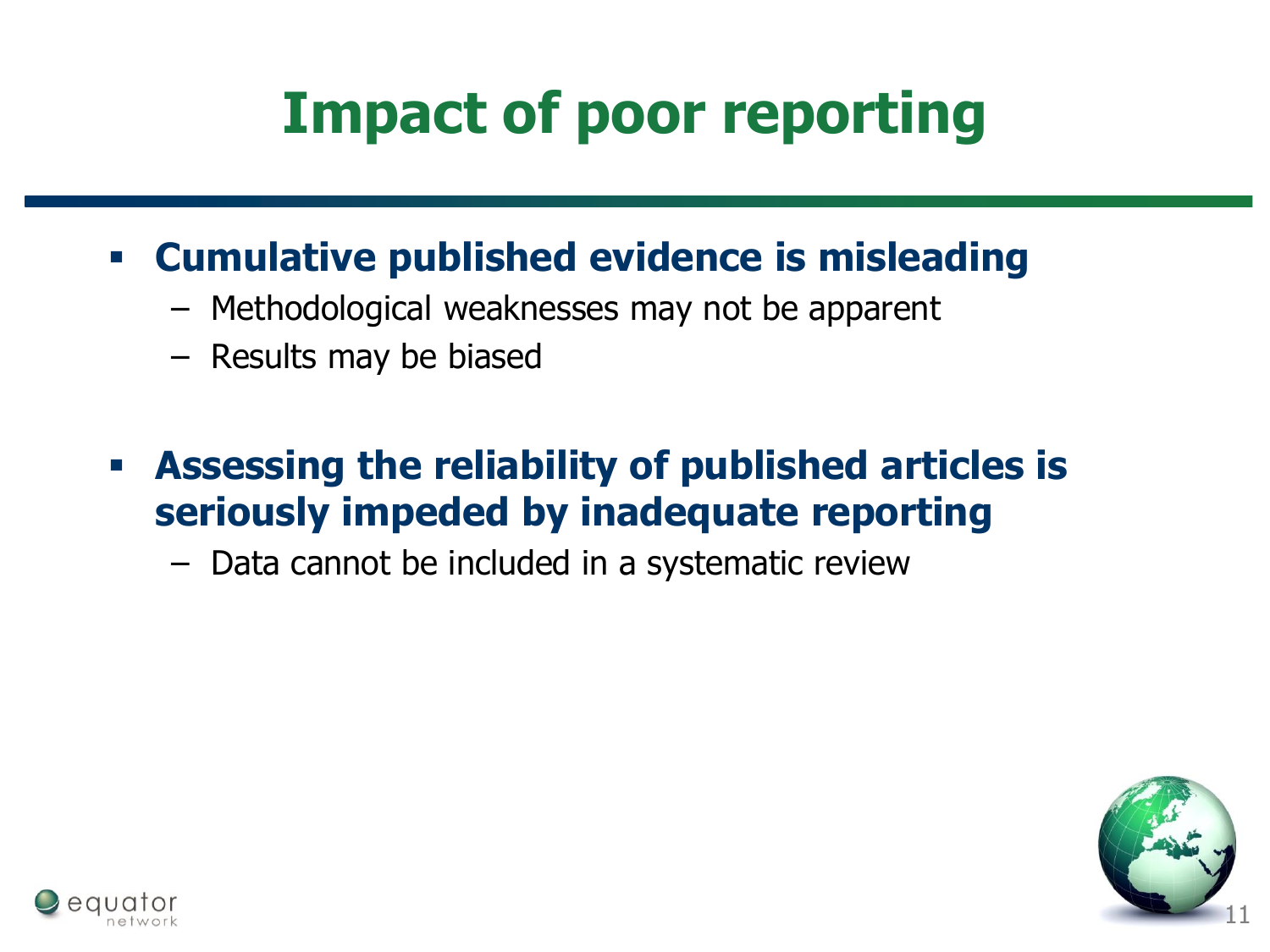# **Taxonomy of poor reporting**

- **Non-reporting (or delayed reporting) of whole studies** (even when some results have been presented in public)
- **Misrepresentation of study design**
	- e.g. study claiming is an RCT when is not
- **Selective reporting** 
	- patient outcomes
	- analyses, e.g. subgroups, alternative analyses

### **Incomplete publication**

- Omission of crucial aspects of research methods, e.g. interventions
- Incomplete results: data cannot be included in meta-analysis
- **Misleading interpretation (spin)** 
	- e.g. post hoc change of focus,
- **Inconsistencies between sources**
	- e.g. publication conflicts with protocol

#### **NB outright dishonesty is excluded!**



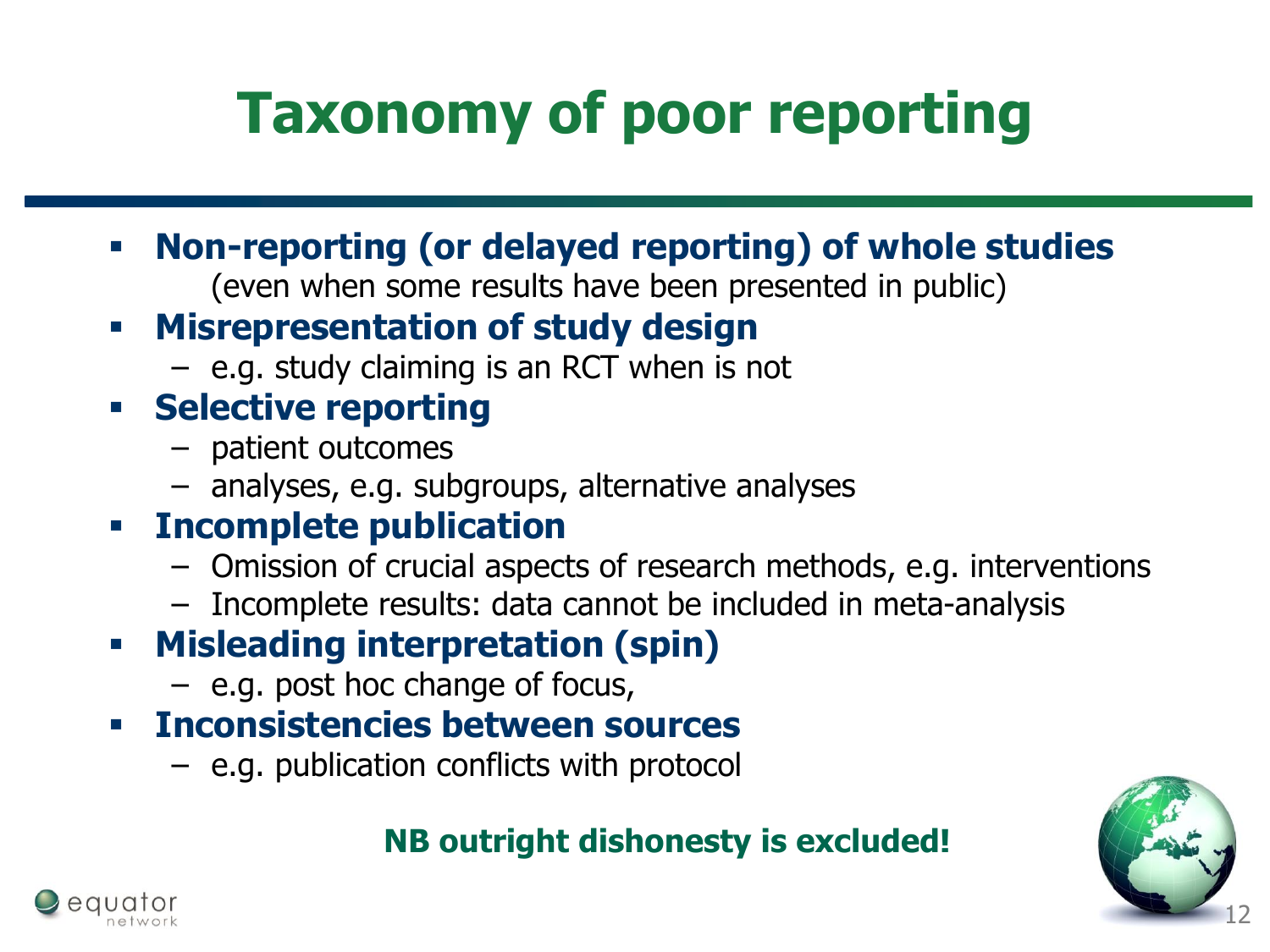## **Turner et al, NEJM 2008**

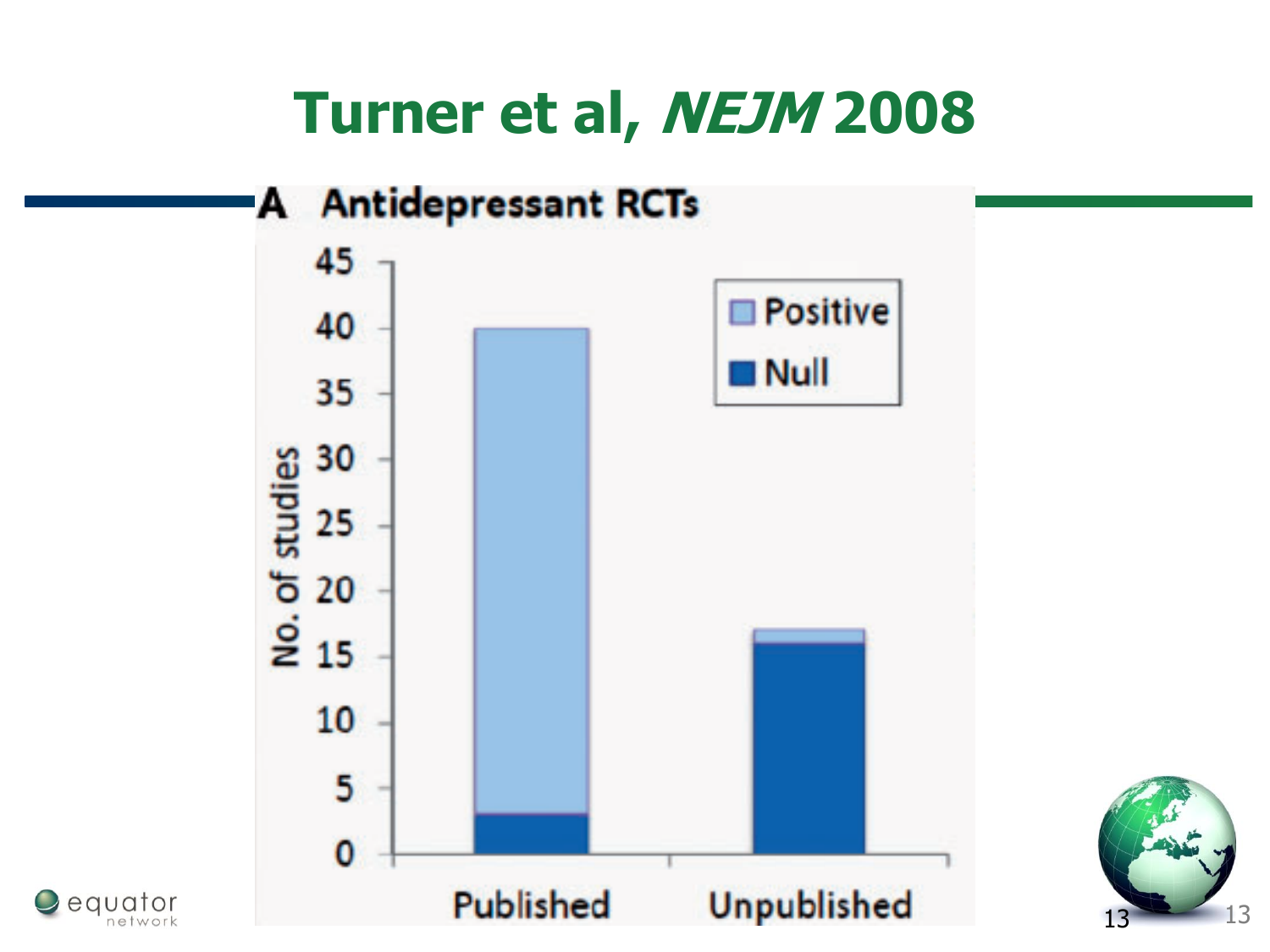## Dwan et al, *PLoS One* 2013

OPEN O ACCESS Freely available online



14

14

## Systematic Review of the Empirical Evidence of Study Publication Bias and Outcome Reporting Bias - An **Updated Review**

Kerry Dwan\*, Carrol Gamble, Paula R. Williamson, Jamie J. Kirkham, for the Reporting Bias Group<sup>1</sup> Department of Biostatistics, University of Liverpool, Liverpool, England

"There is strong evidence of an association between significant results and publication; studies that report positive or significant results are more likely to be published and outcomes that are statistically significant have higher odds of being fully reported.

Publications have been found to be inconsistent with their protocols."

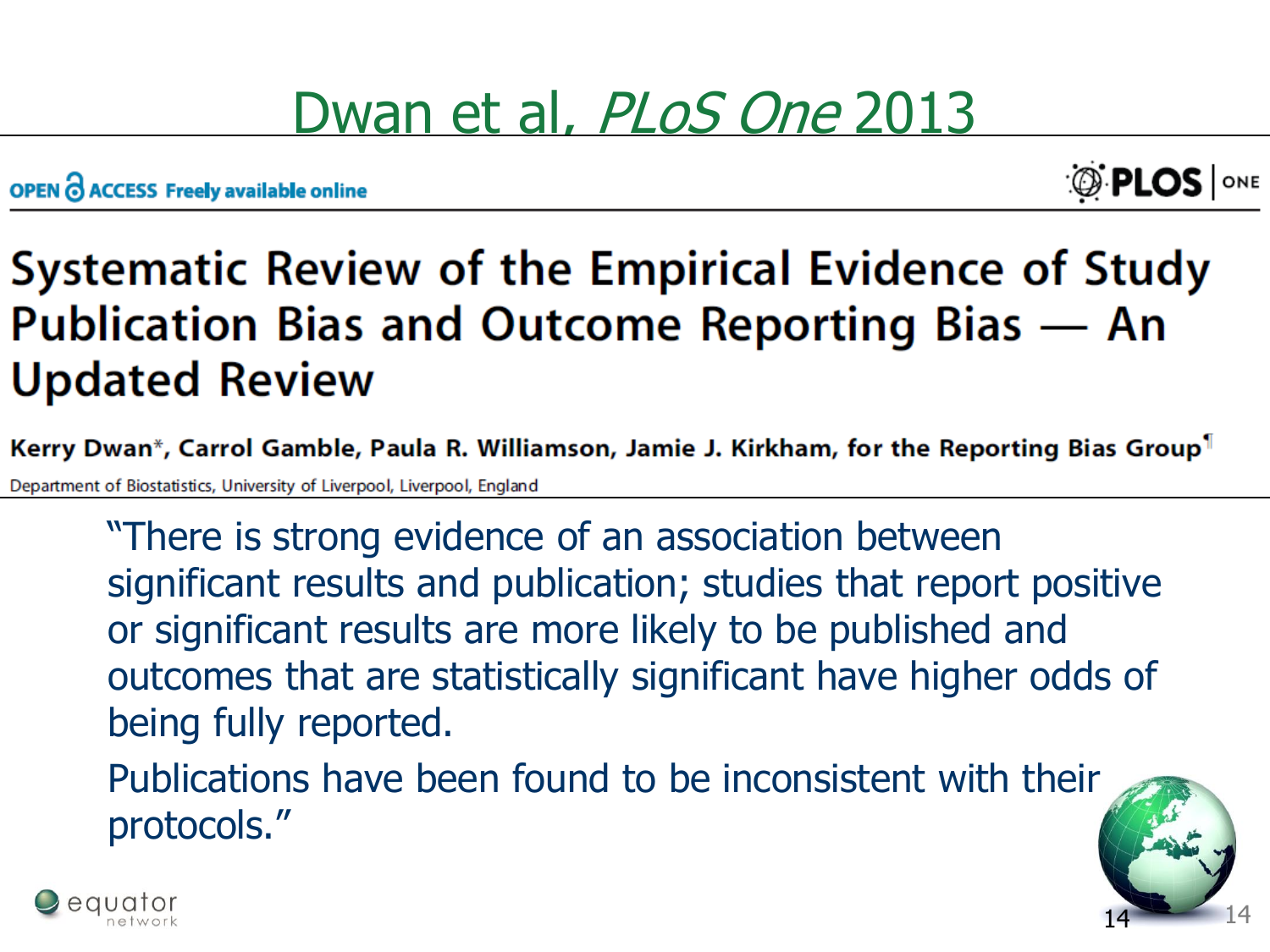# **Selective reporting is very common**



## Almost all articles on cancer prognostic markers report statistically significant results

Panayiotis A. Kyzas<sup>a</sup>, Despina Denaxa-Kyza<sup>a</sup>, John P.A. Ioannidis<sup>a,b,c,\*</sup>



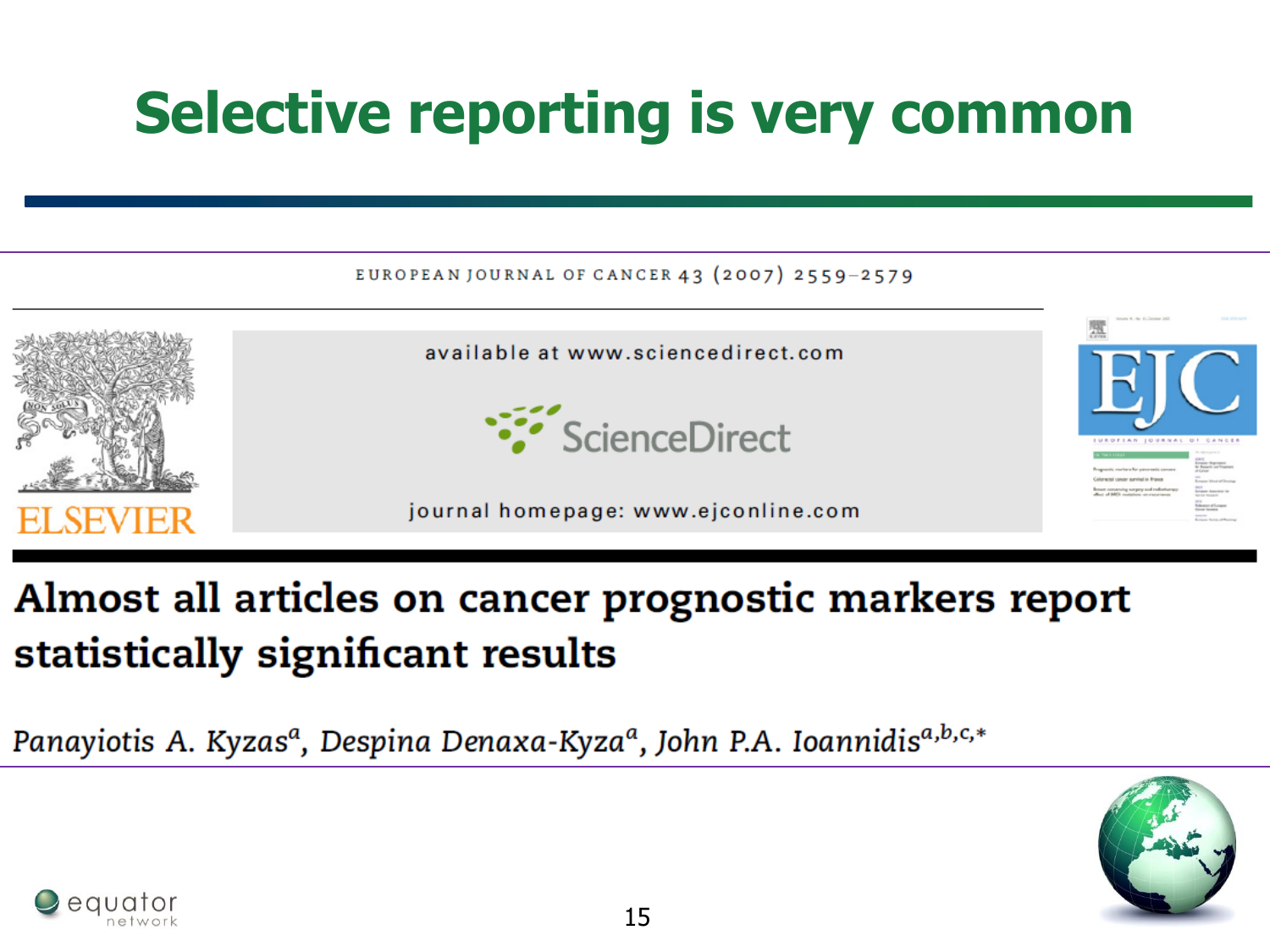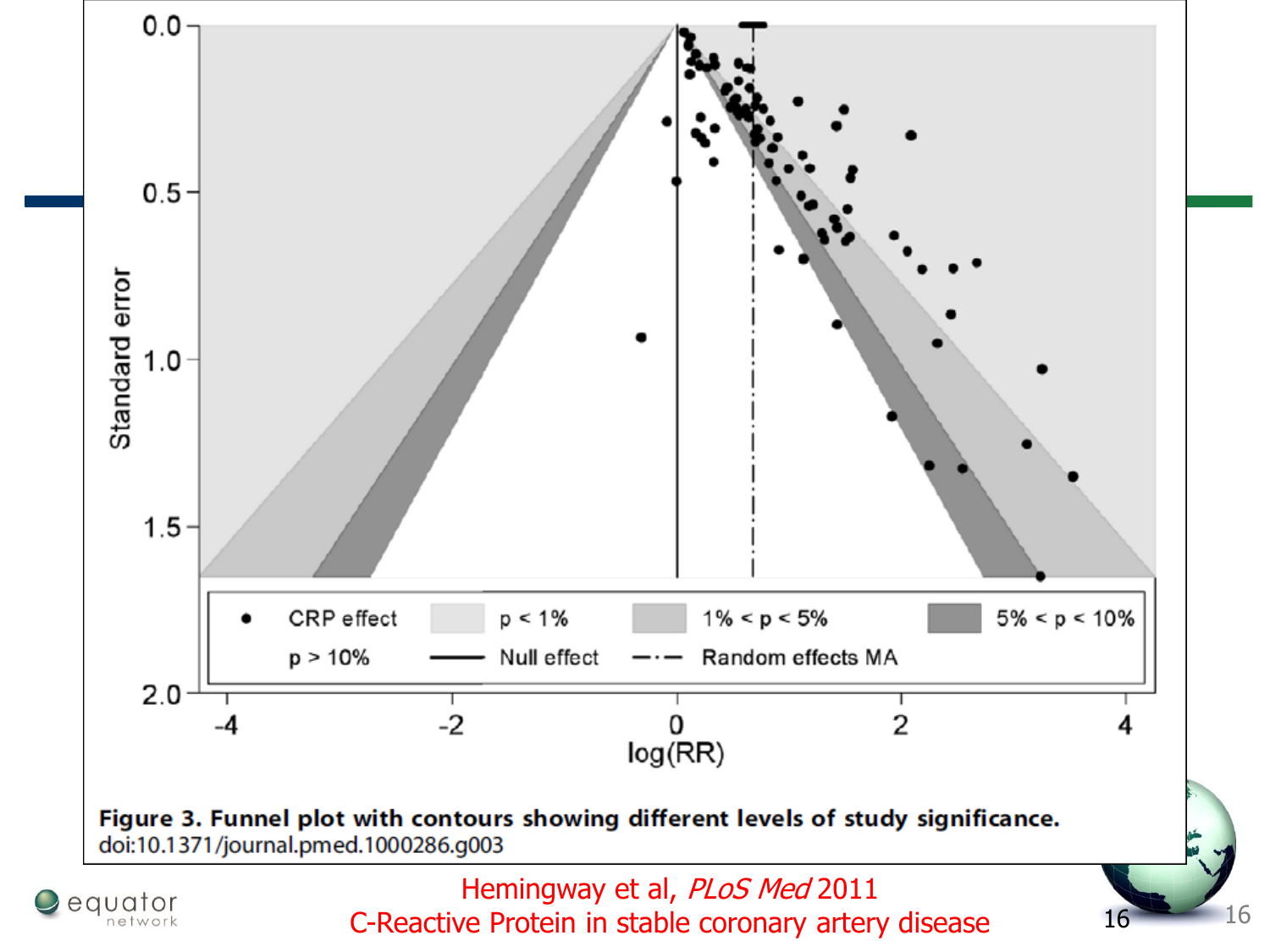# **Impact of poor reporting on systematic reviews**

## **Failure to publish a report of a completed study**

- Leads to **bias** (overestimation of effects)
	- Limited scope for detection
	- Selective (or delayed) publication on basis of results

## **Fig. 3 Selective reporting**

- Leads to **bias** (overestimation of effects)
	- Very hard to detect need protocol
	- Similar effect to missing studies

## **Incomplete reporting of methods**

- May not be able to assess risk of bias
- May not be able to tell if a study is eligible for inclusion

## **Incomplete reporting of results**

- Cannot include a study in meta-analysis
- equator Leads to **bias** if style of reporting linked to findings